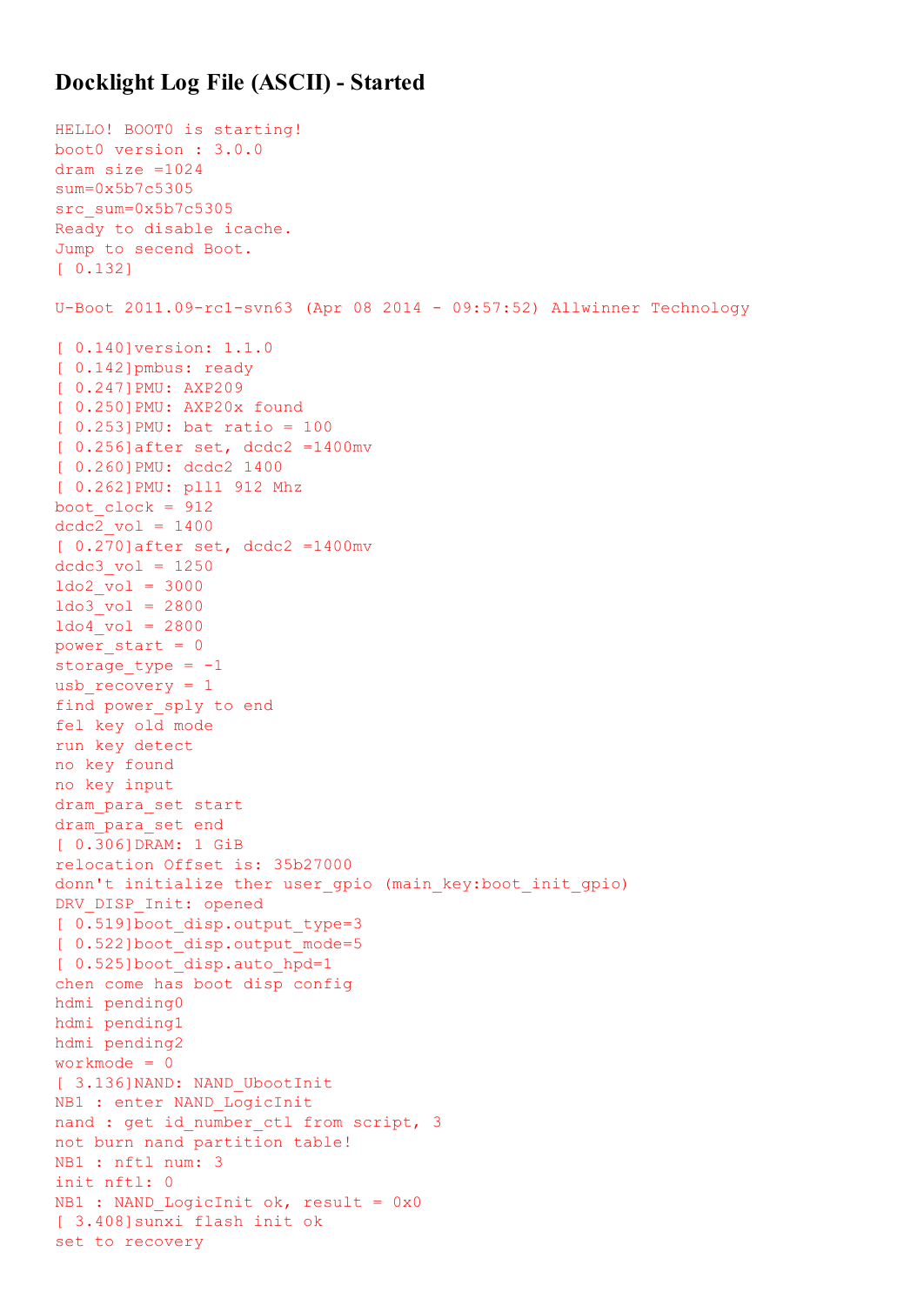```
try sprite led gpio config
sprite led gpio start
sunxi sprite begin
sunxi cartoon error: invalid screen width or height
sprite cartoon create fail
part name = bootloader
part start = 32768part size = 65536part name = env
part start = 98304
part size = 32768
part name = boot
part start = 131072
part size = 32768part name = system
part start = 163840part size = 1572864part name = recovery
part start = 1736704
part size = 65536part name = databk
part start = 1802240part size = 524288part name = misc
part start = 2326528
part size = 32768part name = private
part start = 2359296
part size = 32768
part name = data
part start = 2392064
part size = 2097152
part name = cache
part start = 4489216part size = 1048576
part name = UDISK
part start = 5537792
part size = 0
data part size=2097152
begin erase part data
finish erase part data
sprite cartoon ui progressbar: invalid progressbar pointer
part name = bootloader
part start = 32768part size = 65536part name = env
part start = 98304
part size = 32768part name = boot
part start = 131072part size = 32768part name = system
part start = 163840part size = 1572864
part name = recovery
part start = 1736704
part size = 65536part name = databk
part start = 1802240part size = 524288part name = misc
```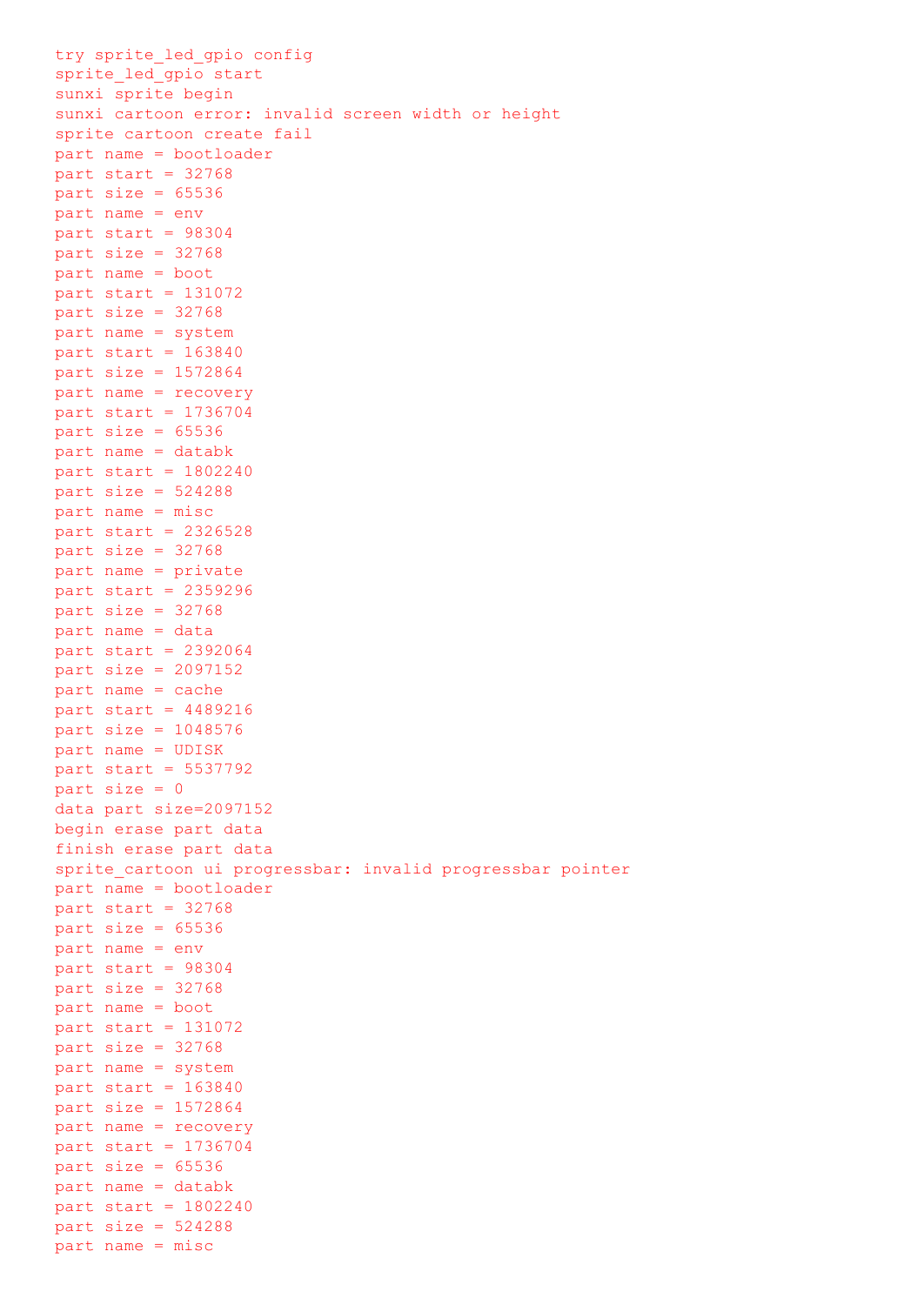part start = 2326528 part size = 32768 part name = private part start = 2359296 part size =  $32768$ part name = data part start = 2392064 part size = 2097152 part name = cache part start = 4489216 part size = 1048576 part name = UDISK part start = 5537792 part  $size = 0$ sprite update error: read image start error sprite update error: current card sprite failed now hold the machine In: serial Out: serial Err: serial --------fastboot partitions-------- -total partitions:11- -name- -start- -sizebootloader : 1000000 2000000 env : 3000000 1000000 boot : 4000000 1000000 system : 5000000 30000000 recovery : 35000000 2000000 databk : 37000000 10000000 misc : 47000000 1000000 private : 48000000 1000000 data : 49000000 40000000 cache : 89000000 20000000 UDISK : a9000000 0 ---------------------------------- base bootcmd=run setargs nand boot normal bootcmd set setargs\_nand key 0 recovery key high 6, low 4 cant find fstbt value to be run cmd=run setargs\_nand boot\_normal the user data'magic is bad WORK\_MODE\_BOOT chen ret -1 board\_status\_probe [ 3.677]pre sys mode sunxi\_bmp\_display WORK\_MODE\_BOOT [ 3.686]Hit any key to stop autoboot: 0 read boot or recovery all [ 4.167]sunxi flash read :offset 4000000, 11619628 bytes OK [ 4.175] ready to boot NAND\_UbootExit NB1 : NAND\_LogicExit [ 4.178] Starting kernel ... [  $0.656501$ ] aw pm init: not support super standby. [ 0.694994] sw ahci sw ahci.0: SATA power enable do not exist!! [  $0.706017$ ] can't get item for emac power gpio ! [ 0.956376] [hdmi]hdmi module init